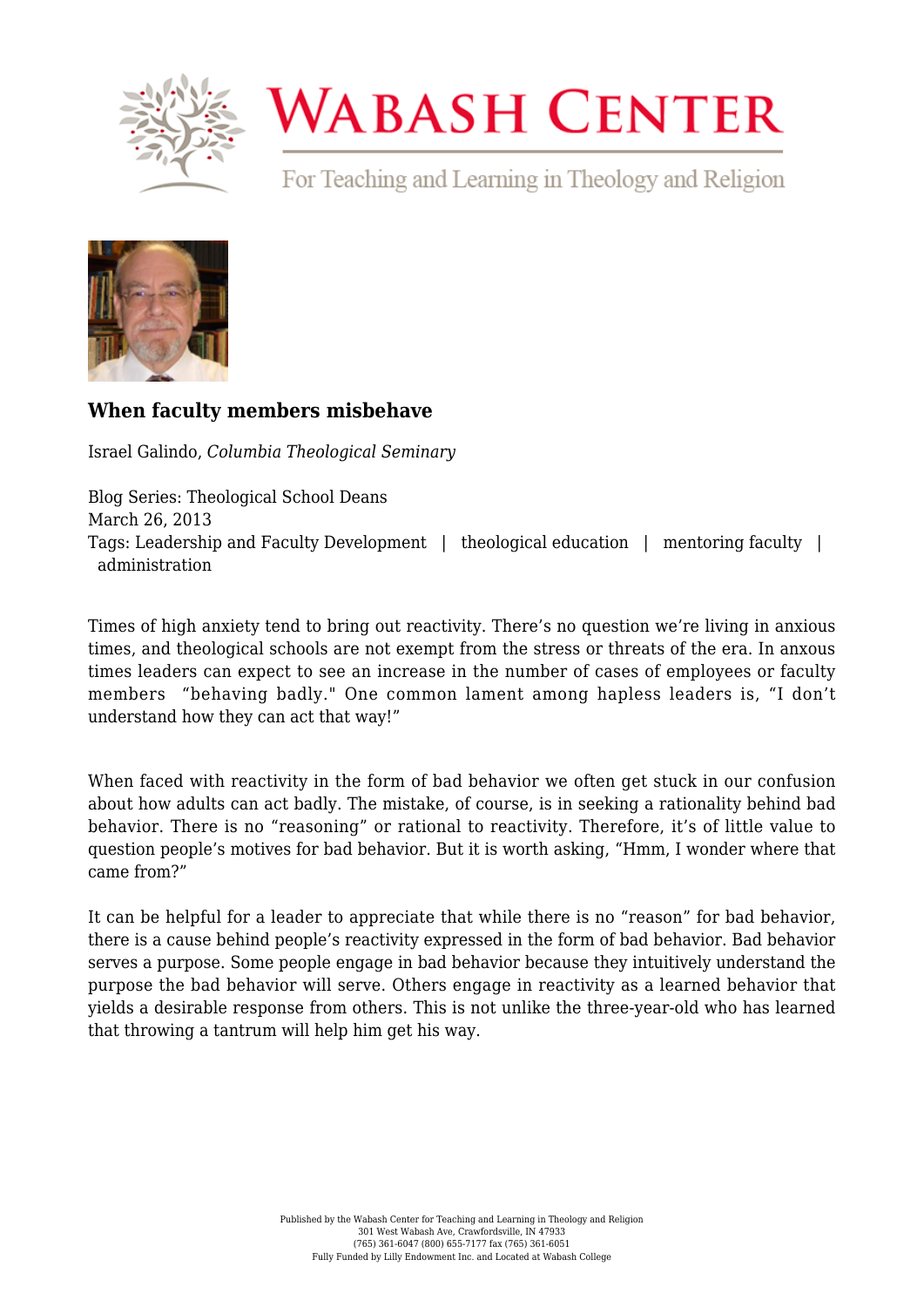Generally, there are four goals for bad behavior: getting attention, gaining power, getting revenge, and covering up feelings of inadequacy. Because reactivity is a function of emotionality, reactive bad behavior has a goal soliciting an emotional response from others. This is why it's important for leaders to be able function from a thinking posture and respond to reactivity, rather than react to reactivity.

Below is a chart that identifies the goal of the bad behavior, the anxiety it addresses, identifies the response it seeks, and suggests the corrective response needed.

|                              | <b>Getting Attention</b>                                                                                                                                                                          | <b>Gaining Power</b>                                                                                                                                                                | <b>Getting Revenge</b>                                                                                                                                                | Covering up<br>Inadequacy                                                                                                  |
|------------------------------|---------------------------------------------------------------------------------------------------------------------------------------------------------------------------------------------------|-------------------------------------------------------------------------------------------------------------------------------------------------------------------------------------|-----------------------------------------------------------------------------------------------------------------------------------------------------------------------|----------------------------------------------------------------------------------------------------------------------------|
| Goal of behavior             | Getting attention,<br>being<br>acknowledged                                                                                                                                                       | Wants to be in<br>control.                                                                                                                                                          | Desires to hurt<br>others.                                                                                                                                            | Wants to hide.<br>avoid demands<br>and responsibilities                                                                    |
| <b>Typical functioning</b>   | Being a nuisance.<br>showing off.<br>clowning.<br>underfunctioning.                                                                                                                               | Acting stubbom,<br>arguing, tantrums,<br>Iving, passive-<br>aggressive<br>behavior,<br>underfunctioning.                                                                            | Projects own hurt<br>feelings onto<br>others. Defiant.<br>sullen, sore loser,<br>delinquent<br>behavior.                                                              | Feels inferior.<br>gives up, and<br>rarely participates,<br>talks a good game<br>but does not follow<br>through, clowning. |
| Anxiety addressed            | Being ignored is to<br>be insignificant.                                                                                                                                                          | Feels secure when<br>they can control<br>others.                                                                                                                                    | Getting even with<br>people is the only<br>hope to be<br>achieved.                                                                                                    | Fear that others<br>will discover how<br>inadequate they<br>feel/are.                                                      |
| Emotional<br>response sought | Annoyance,<br>acknowledgement.<br><b>Solicits</b><br>overfunctioning on<br>the part of others.                                                                                                    | Defeated,<br>threatened.<br>provoked. Power<br>struggles.                                                                                                                           | Hurt feelings,<br>outrage, retaliation,<br>conflict, feuding.                                                                                                         | Abandonment.<br>neglect so that<br>they'll be left alone.                                                                  |
| Corrective<br>response       | Do not reward<br>neediness. Being<br>punitive or<br>demonstrating<br>annoyance is a<br>reward. Only<br>provide attention or<br>acknowledgement<br>when this person<br>does something<br>positive. | Avoid power<br>struggle. Reversals<br>(give them the<br>power they think<br>they want). Join<br>the resistance.<br>Demonstrate<br>respect as<br>appropriate, Ask<br>for their help. | Do not<br>demonstrate hurt<br>feelings or<br>frustration, Provide<br>consequences, but<br>not punishment.<br>Reversals, Provide<br>encouragement<br>when appropriate. | Encouragement,<br>praise for effort.<br>Don't give up on<br>them. Challenge.<br>Do not cater to<br>their weakness.         |

One fascinating element of the above is that these behaviors hold true for children and adults, and even, theological school faculty members. In children the behavior is often easier to recognize, but the same dynamic applies for adults, even highly educated adults! The reason for this is that people do not easily change their emotional repertoire over the course of their lives. When we encounter adults acting badly and find ourselves asking, "How can he act that way?" it may be helpful to realize that we're observing a person reacting as an emotionally functional ten-year-old.

We can allow people their right to go insane every once in a while. When overcome by anxiety, any of us will get reactive. Persons whose pattern it is to act out irresponsibly to get attention, gain power, or attain revenge, however, should be called on it. As for persons who consistently